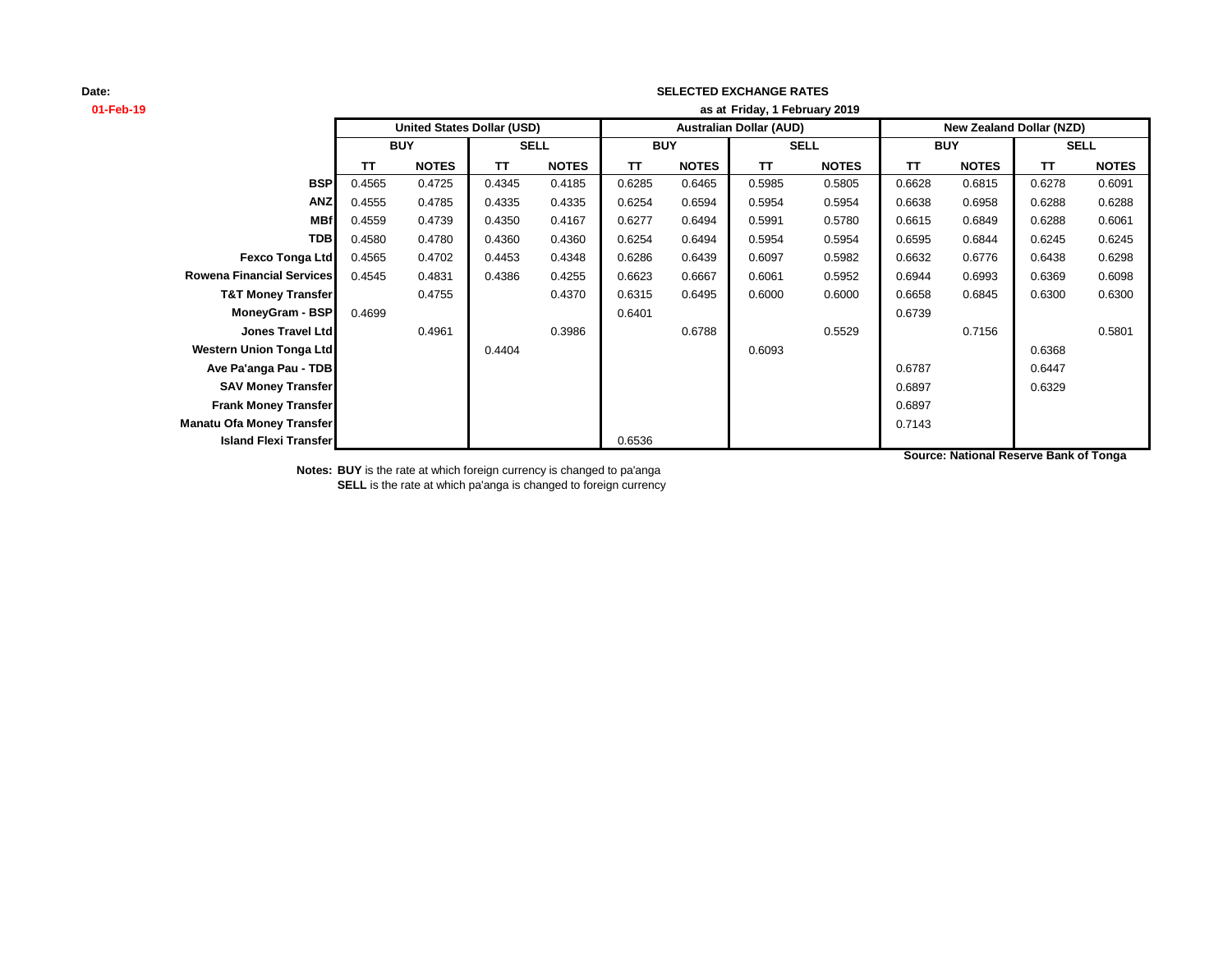## **SELECTED EXCHANGE RATES**

**08-Feb-19 as at TT NOTES TT NOTES TT NOTES TT NOTES TT NOTES TT NOTES BSP** 0.4524 0.4684 0.4304 0.4144 0.6367 0.6547 0.6067 0.5887 0.6708 0.6895 0.6358 0.6171 **ANZ** 0.4514 0.4744 0.4294 0.4294 0.6341 0.6681 0.6041 0.6041 0.6714 0.7034 0.6364 0.6364 **MBf** 0.4518 0.4717 0.4309 0.4115 0.6360 0.6579 0.6073 0.5848 0.6696 0.6944 0.6368 0.6135 **TDB** 0.4539 0.4739 0.4319 0.4319 0.6337 0.6577 0.6037 0.6037 0.6681 0.6930 0.6331 0.6331 **Fexco Tonga Ltd** 0.4524 0.4659 0.4413 0.4308 0.6365 0.6525 0.6192 0.6062 0.6700 0.6860 0.6535 0.6376 **MoneyGram - BSP** 0.4676 **0.6849** 0.6849 **Jones Travel Ltd** 0.4918 0.3947 0.6874 0.5607 0.7240 0.5877 **Western Union Tonga Ltd 1.6292 0.4382** 0.6492 0.6492 0.6492 **KlickEx Trading Ltd CONSIDER A RESERVE AND SERVE ASSESSED ASSESSED ASSOCIATES AND SERVE ASSOCIATES AND SERVE ASSOCIATES AND SERVE AND SERVE AND SERVE AND SERVE AND SERVE AND SERVE AND SERVE AND SERVE AND SERVE AND SERVE AND SERVE AND SERVE A KlickEx Trading Ltd (Transactions>T\$10K)** 0.6470 **Ave Pa'anga Pau - TDB** 0.6535 **SAV Money Transfer** 0.6897 0.6329 **Digicel Mobile Money** 0.6535 0.6771 **Frank Money Transfer** 0.6897 **Fietokoni Financial Serivces** 0.6993 **Manatu Ofa Money Transfer** 2.21143 **Island Flexi Transfer** 0.6623 **SELL United States Dollar (USD) Australian Dollar (AUD) New Zealand Dollar (NZD) BUY SELL BUY SELL BUY Friday, 8 February 2019**

**Source: National Reserve Bank of Tonga**

**Notes: BUY** is the rate at which foreign currency is changed to pa'anga **SELL** is the rate at which pa'anga is changed to foreign currency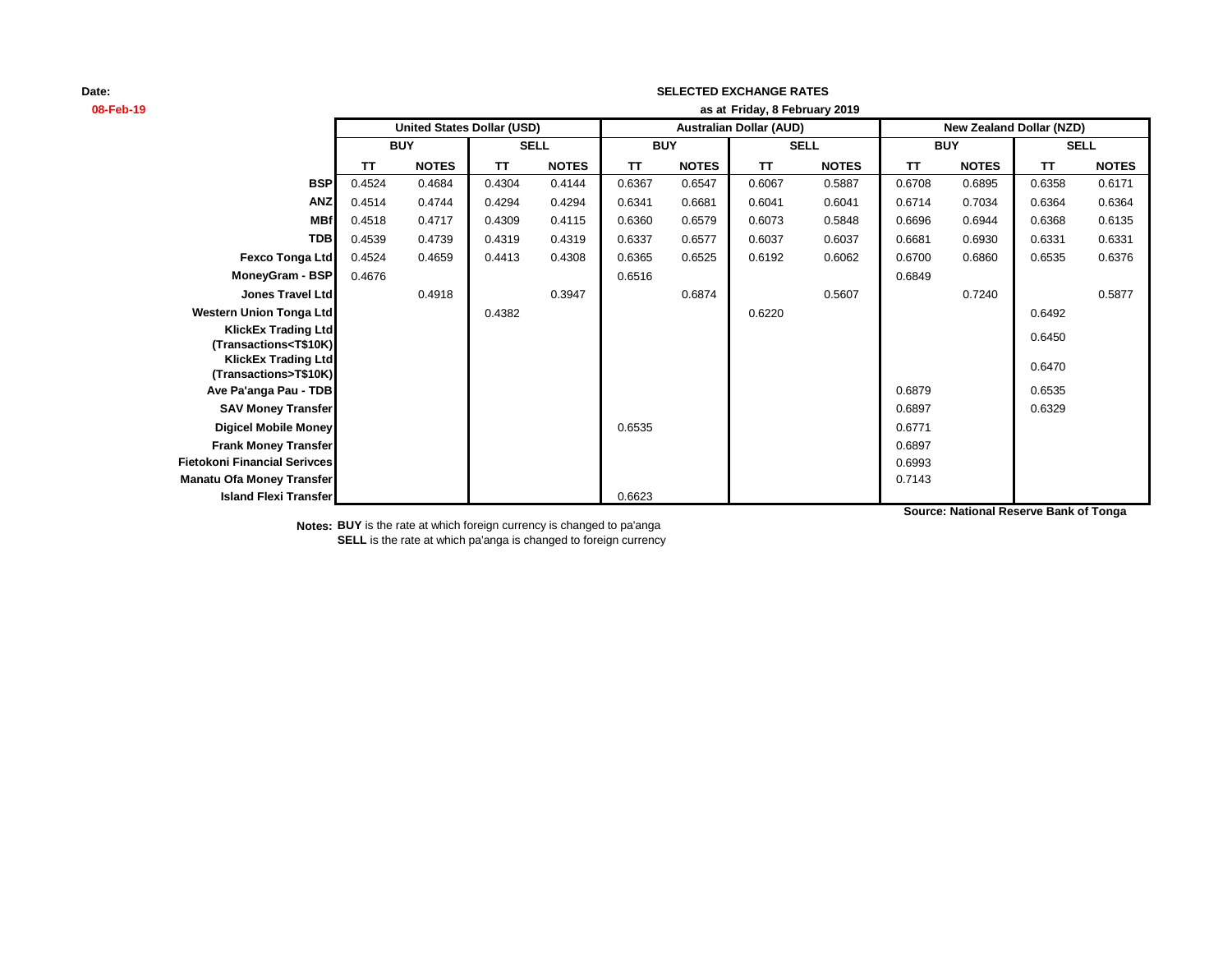## **SELECTED EXCHANGE RATES**

| 15-Feb-19                                                         | as at Friday, 15 February 2019 |                                   |             |              |                                |              |             |              |                                 |              |             |              |
|-------------------------------------------------------------------|--------------------------------|-----------------------------------|-------------|--------------|--------------------------------|--------------|-------------|--------------|---------------------------------|--------------|-------------|--------------|
|                                                                   |                                | <b>United States Dollar (USD)</b> |             |              | <b>Australian Dollar (AUD)</b> |              |             |              | <b>New Zealand Dollar (NZD)</b> |              |             |              |
|                                                                   | <b>BUY</b>                     |                                   | <b>SELL</b> |              | <b>BUY</b>                     |              | <b>SELL</b> |              | <b>BUY</b>                      |              | <b>SELL</b> |              |
|                                                                   | <b>TT</b>                      | <b>NOTES</b>                      | <b>TT</b>   | <b>NOTES</b> | <b>TT</b>                      | <b>NOTES</b> | <b>TT</b>   | <b>NOTES</b> | <b>TT</b>                       | <b>NOTES</b> | TT          | <b>NOTES</b> |
| <b>BSP</b>                                                        | 0.4535                         | 0.4695                            | 0.4315      | 0.4155       | 0.6377                         | 0.6557       | 0.6077      | 0.5897       | 0.6642                          | 0.6829       | 0.6292      | 0.6105       |
| <b>ANZ</b>                                                        | 0.4525                         | 0.4755                            | 0.4305      | 0.4305       | 0.6351                         | 0.6691       | 0.6051      | 0.6051       | 0.6659                          | 0.6979       | 0.6309      | 0.6309       |
| <b>MBf</b>                                                        | 0.4529                         | 0.4717                            | 0.4320      | 0.4132       | 0.6370                         | 0.6579       | 0.6082      | 0.5882       | 0.6629                          | 0.6849       | 0.6302      | 0.6061       |
| <b>TDB</b>                                                        | 0.4550                         | 0.4750                            | 0.4330      | 0.4330       | 0.6348                         | 0.6588       | 0.6048      | 0.6048       | 0.6614                          | 0.6863       | 0.6264      | 0.6264       |
| <b>Fexco Tonga Ltd</b>                                            | 0.4535                         | 0.4671                            | 0.4425      | 0.4319       | 0.6365                         | 0.6535       | 0.6210      | 0.6071       | 0.6640                          | 0.6790       | 0.6475      | 0.6312       |
| <b>Rowena Financial Services</b>                                  | 0.4545                         | 0.4762                            | 0.4348      | 0.4202       | 0.6623                         | 0.6667       | 0.6135      | 0.6024       | 0.6849                          | 0.6993       | 0.6369      | 0.6211       |
| <b>T&amp;T Money Transfer</b>                                     |                                | 0.4725                            |             | 0.4300       | 0.6400                         | 0.6587       | 0.6100      | 0.6100       | 0.6672                          | 0.6859       | 0.6320      | 0.6320       |
| MoneyGram - BSP                                                   | 0.4659                         |                                   |             |              | 0.6492                         |              |             |              | 0.6750                          |              |             |              |
| Jones Travel Ltd                                                  |                                | 0.4930                            |             | 0.3957       |                                | 0.6885       |             | 0.5616       |                                 | 0.7170       |             | 0.5814       |
| <b>Western Union Tonga Ltd</b>                                    |                                |                                   | 0.4376      |              |                                |              | 0.6200      |              |                                 |              | 0.6397      |              |
| <b>KlickEx Trading Ltd</b>                                        |                                |                                   |             |              |                                |              | 0.6211      |              |                                 |              | 0.6510      |              |
| (Transactions <t\$10k)<br><b>KlickEx Trading Ltd</b></t\$10k)<br> |                                |                                   |             |              |                                |              |             |              |                                 |              |             |              |
| (Transactions>T\$10K)                                             |                                |                                   |             |              |                                |              |             |              |                                 |              | 0.6530      |              |
| Ave Pa'anga Pau - TDB                                             |                                |                                   |             |              |                                |              |             |              | 0.6808                          |              | 0.6467      |              |
| <b>SAV Money Transfer</b>                                         |                                |                                   |             |              |                                |              |             |              | 0.6897                          |              | 0.6369      |              |
| <b>Digicel Mobile Money</b>                                       |                                |                                   |             |              | 0.6616                         |              |             |              | 0.7657                          |              |             |              |
| <b>Frank Money Transfer</b>                                       |                                |                                   |             |              |                                |              |             |              | 0.6897                          |              |             |              |
| <b>Fietokoni Financial Serivces</b>                               |                                |                                   |             |              |                                |              |             |              | 0.6993                          |              |             |              |
| <b>Manatu Ofa Money Transfer</b>                                  |                                |                                   |             |              |                                |              |             |              | 0.7042                          |              |             |              |

**Notes: BUY** is the rate at which foreign currency is changed to pa'anga **SELL** is the rate at which pa'anga is changed to foreign currency **Source: National Reserve Bank of Tonga**